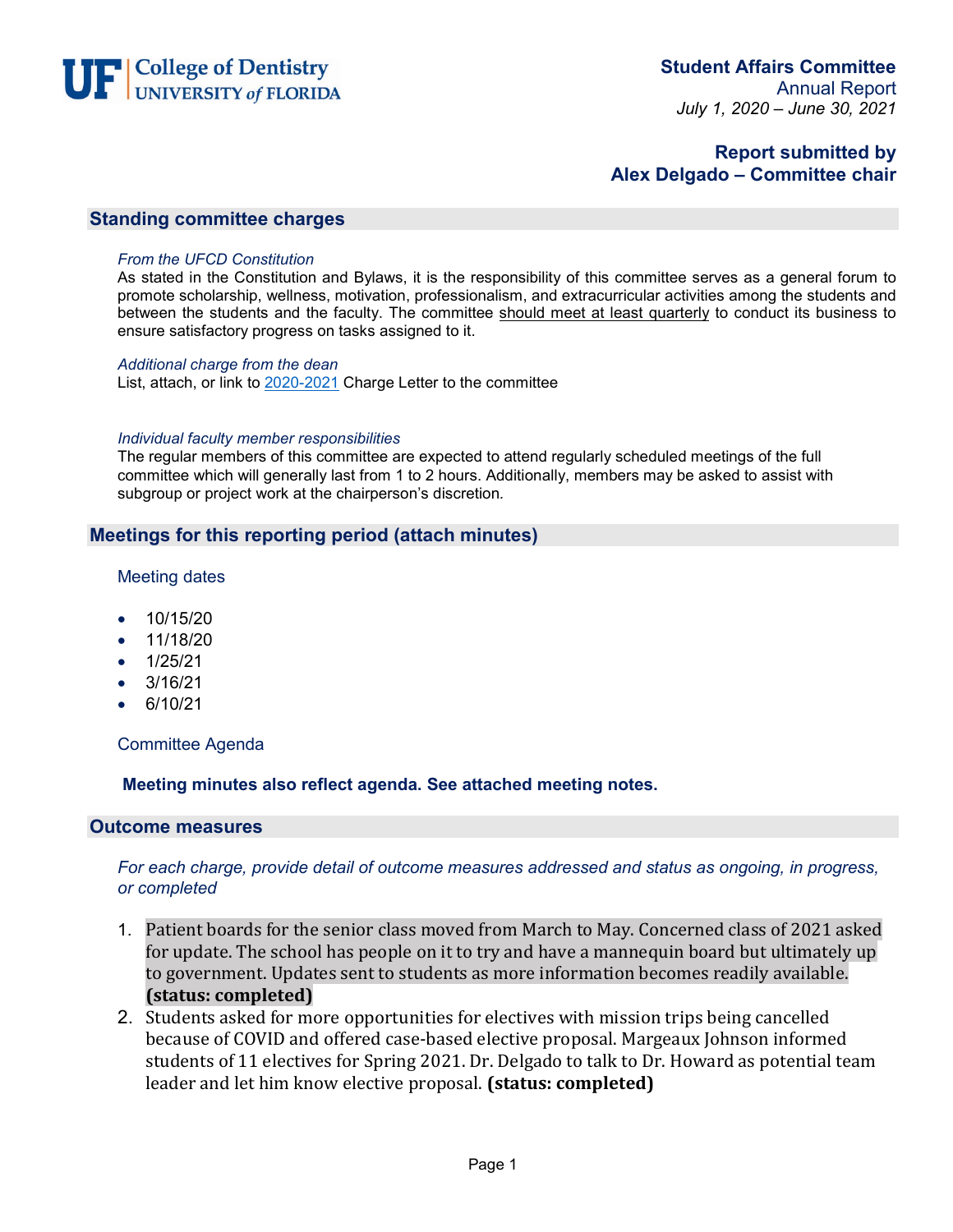- 3. Students inquired about closed captioning for lectures which Margeaux mentioned her department has been experimenting with some already and should have CC to students. In some instances, captioning can take up to a week. **(status: completed)**
- 4. Students had concerns over access to the dental student lounge and the 3<sup>rd</sup> floor of the library, since both were closed. UFCD had no control over space in communicore as a college. Update: Students learned that Dental student lounge will be open June 28th. **(status: completed)**
- 5. Students across classes expressed concern for D1s school experience with increased stress and separation from students and it has affected their mental health. Dr Probert agrees with the students' sentiments and SAI is working to make spring more enjoyable for students. **(status: completed)**
- 6. Students suggested for more caries removal coverage and exercises along with a quick refresher before clinics so all of the students and faculty are on the same page of what to remove and what to keep during operative procedures. Dr. Delgado agreed that there is not much material with caries and they will try to collect more teeth. Refresher on how to remove acaries with Dr. Ribeiro in 6302 on treatment planning. Dr. Delgado will talk with clinical administration about when possible to do caries removal. **(status: ongoing)**
- 7. Students expressed worry about not getting enough practice time in the Sim Lab. Dr. Delgado sent question to Dr. Pereira but multiple professors have also expressed their concerns. There is a way to know the Sim Lab schedule through the class calendar located in D3-15 and it's possible Val can export an outlook excel sheet. **(status: completed)**
- 8. Students desperate for transparent and clear outlines of clinical requirements. The class is asking for written updated requirements as many students have been told different things. Anthony recommends for the deans to sit down and have meeting with Dr. Hardamann with Anthony looping the group in to see if they can push ahead. Margeaux mentioned that for the future, they have asked for a different course number for each semester of oral surgery to allow for less confusion and clearer requirements/instructions. **(status: ongoing)**
- 9. Students inquired about having CE courses taught in Jr Sr lab. Dr. Oliveira stated that majority of CE courses are taught in Sim Lab. She also mentioned that Dr. Delgado is glad to help if Jr Sr lab scheduled the whole day but not used. **(status: ongoing)**
- 10.Issue with Occlusion final exam and grammatical issues throughout the year. Dr. Oliveira stated that if the lectures are grammatically incorrect, it is okay to go straight to the lecturer. Margeaux mentioned that there is supposed to be at least 1 person reviewing quizzes but will work to ensure that there are partners for PROSS to make less mistakes. **(status: ongoing)**
- 11.Students propose removing some influence that graders succumb to by keeping students' selfscore hidden until it's time to match up the grades for awarding "+" marks. Dr. Oliveira clarified the students' concerns by mentioning that student assignments are graded first and then compared to the student grades that they give themselves. If students think the grading rubric is subjective, they should express this to the course director. **(status: complete)**
- 12.Students mentioned quizzes are muted after being taken. Margeaux mentioned that it is either a technical issue or if it is for a specific course than take it up with the course director as it's up to their discretion. **(status: complete)**

## *Obstacles to following an agenda and/or completing the outcome measures*

This committee found that many of the concerns reported by the student representatives were more fitting for another committee. We want to ensure that while students address their needs to this committee,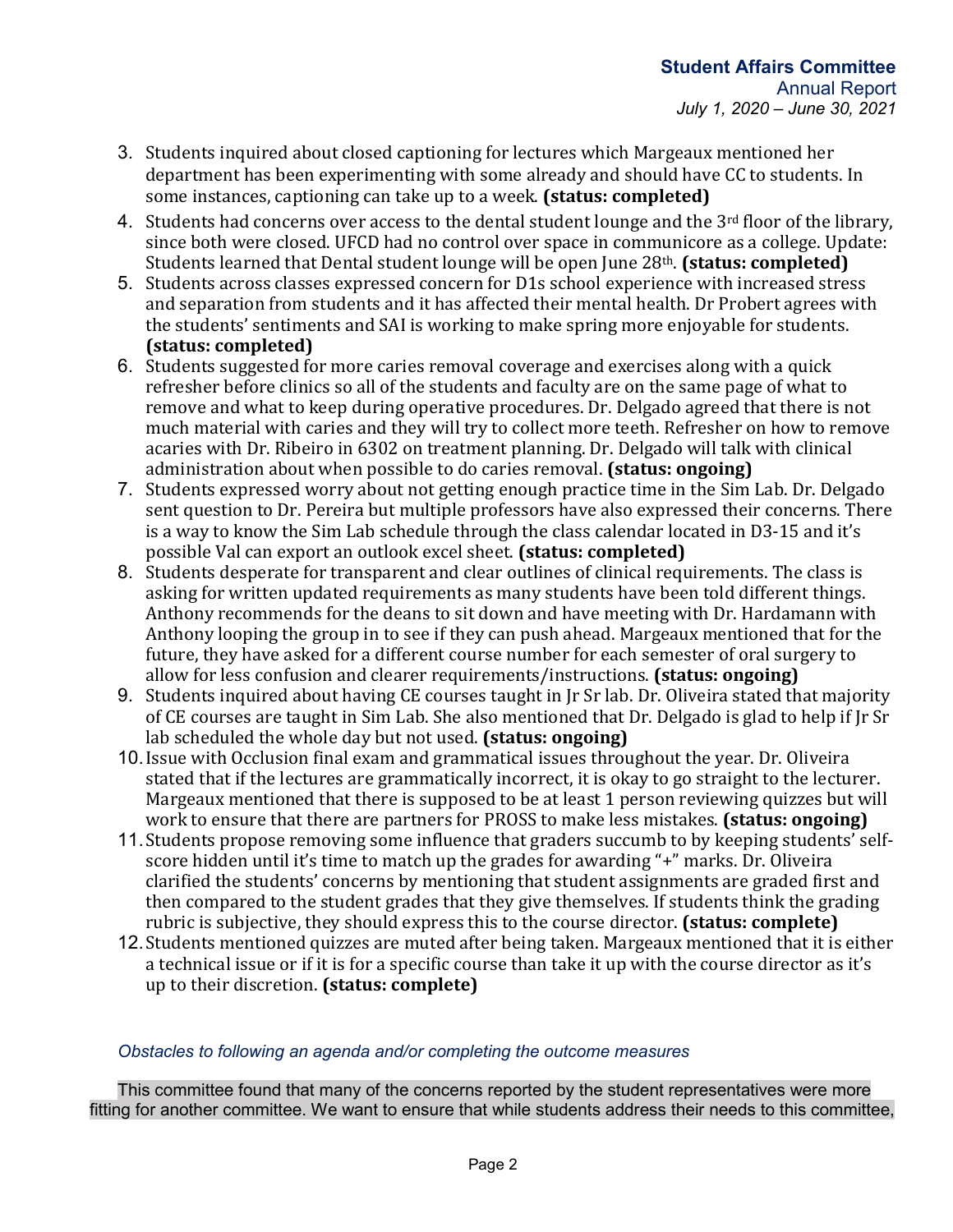that they are also giving their concerns to the appropriate respective committee. The SAC committee worked on understanding the purpose of the SAC committee and its charge.

# **Describe any recommendations submitted to the Faculty Advisory Board**

*Identify issue(s) and action taken*

**None** 

**Was the Board's feedback/disposition of the recommendation timely?**  $\Box$  Yes  $\Box$  No *If not, please elaborate* 

Click or tap here to enter text.

## **What issues would the committee like to consider in the coming year***?*

The committee wants to move away from only addressing student concerns. While it is an integral part of the committee agenda, the goal is to also include student ideas for extracurriculars, scholarships, and wellness. The SAC committee would also like to hold more joint committee meetings if necessary to effectively address concerns in the college.

**Comments**

None